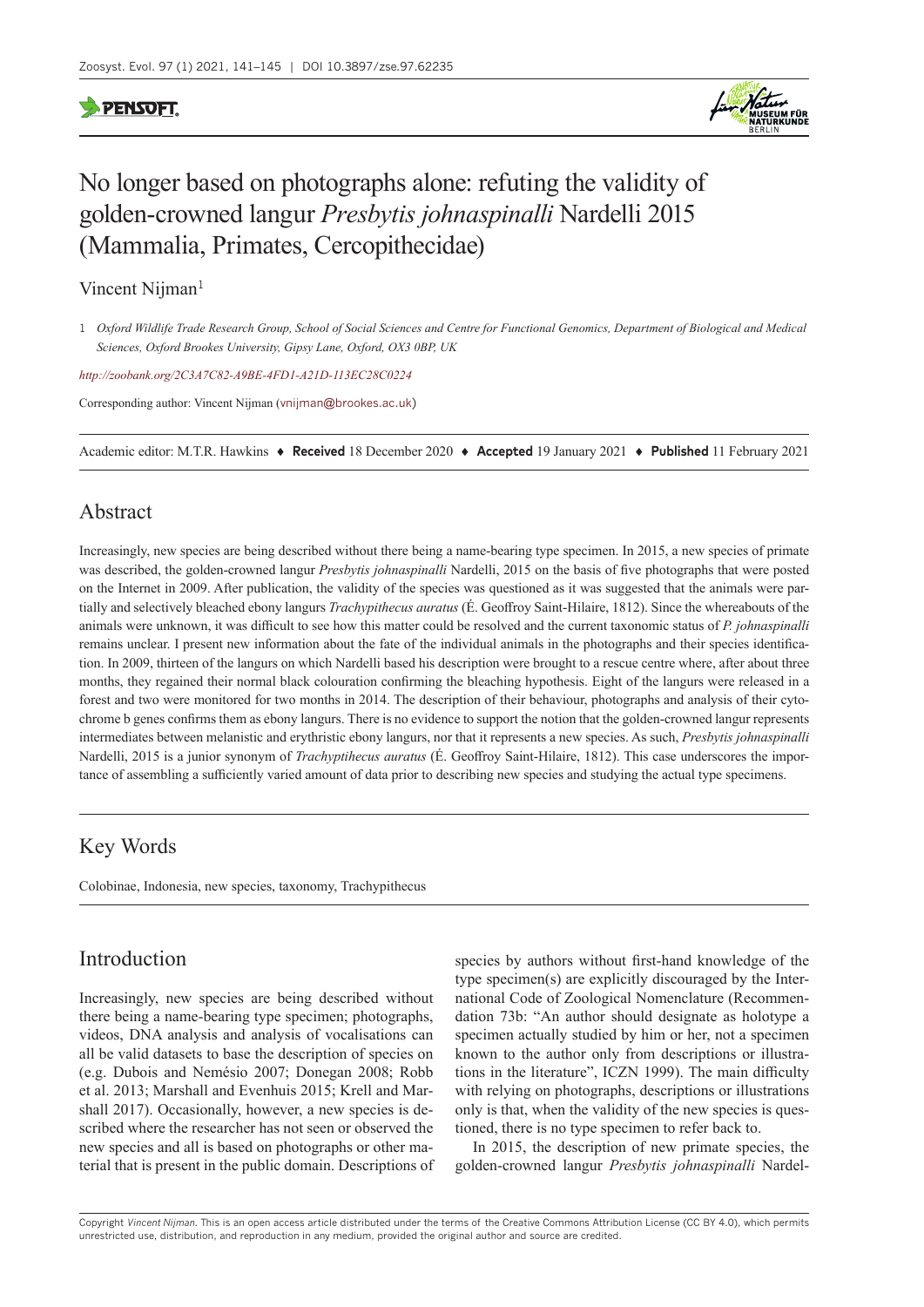li 2015, was published in the "International Zoo News" (Nardelli 2015). The description was based solely on the basis of five photographs that had been posted on the Internet. One animal depicted in the photograph was selected as the holotype and ten others as syntypes (all should have been selected as syntypes or one individual should have been the holotype and the other individuals paratypes if the langurs were individually recognisable, which they were not). The golden-crowned langur is largely black with yellowish hair around the face, on the top of the head and vent, a pattern not seen in already described species. Nijman (2015) provided more details on the circumstances in which these and related photographs were taken and how they ended up in the public domain. The animals in the photographs all linked back to a single trader in an animal market in the town of Mantingan, Ngawi Regency, in the Province of East Java, Indonesia [-7.37, 111.16]. There, on 6 November 2009, 15 langurs were confiscated. They were brought to the East Javan Nature Conservation Agency (BKSDA) offices in Surabaya and, from there, they were transferred to the Petung Sewu Rescue Centre also in East Java. These events were publicised in the Indonesian media and by Indonesian welfare NGOs and some of these reports were accompanied by photographs of langurs in cages; five of these were selected by Nardelli as the basis for his description. Nijman (2015) also concluded that the animals in the photos were not *Presbytis* Eschscholtz, 1821 langurs, but partially-bleached *Trachypithecus* Horsfield, 1823 langurs, most likely ebony langurs *Trachypithecus auratus* (É. Geoffroy Saint-Hilaire, 1812). Ebony langurs are endemic to the Indonesian islands of Java, Bali and Lombok and come in two morphs, a more common melanistic one (hence the English name) and a rarer and geographically-restricted erythristic one. Nijman (2015) postulated that the golden-crowned langur represented melanistic ebony langurs that had their chests and hairs surrounding the face bleached so they became bicoloured. Nardelli (2016) gave a rebuttal to the suggestion that these animals were partially-bleached ebony langurs (a practice he questioned) and provided some more details on a 2016 visit to the Mantingan animal market (no langurs were observed). He also included a transcript of an interview with I Kurniawan, an animal keeper of the Petung Sewu Rescue Centre, who took care of the partially-bleached langurs after their seizure and up to their release in the forest.

The discovery and description of the golden-crowned langur as a new species and the suggestion that it probably represents partially- and selectively-bleached individuals, was discussed widely on blogs, forums, news sites, but also in the broader scientific literature. Krell and Marshall (2017) considered 66 cases of new species that were described without name-bearing whole-body type specimens at the time of description and presented their views on these species' current status (e.g. valid, identified as a hybrid, synonymised). For the golden-crowned langur and three other species, their conclusion was 'unresolved'. A similar conclusion was drawn by Pine and Gutiérrez (2018): "It is currently unresolved whether the

name is based on artificially modified animals or individuals of a new or already known species and to what genus the animals belonged." Rossi et al. (2018) briefly discussed the description of *Presbytis johnaspinalli* and the partially artificial bleaching, but did not draw a conclusion on their status, noting that the issue deserves further enquiries. F. Nardelli, commenting on a blog post (Butler 2015), suggested that the only way to settle the matter was to examine the animals themselves and/or to then analyse their DNA to refute or confirm their species' status ("Thus it should be substantiated by live specimen(s) to be found soon to check first of all if artificially colored and their DNA").

## Methods

I reviewed the available literature, including comments made on blogpost where appropriate and I obtained some additional information through email correspondence with Drs F. Nardelli, D. Brandon-Jones, E. Meijaard, G. Sangster and the late C. Groves. All translations from Bahasa Indonesia are mine. In addition, I report on data I collected on ebony langurs during numerous visits to eastern Java in the period 1994 to 2018 (Nijman 2000, 2013, 2019). The information provided by Nardelli (2016), although not interpreted by him as such and research conducted since, also allows us to make a more firm conclusion about the nature of the golden-crowned langur. While some of the debate about *Presbytis johnaspinalli* centred on the fact that the description was based on photographs that were posted on the Internet, that Nardelli had no first-hand experience in observing the animals and whether the *International Zoo News* was an appropriate medium to publish a description of new species, I here focus only on the validity of the golden-crowned langur as a species. I address three specific points.

- 1. The occurrence of the erythristic form of the ebony langur and its relevance to interpreting the golden-crowned langur.
- 2. The occurrence and the prevalence of bleaching langurs in animal markets in Java and its possible function.
- 3. What happened to the langurs after they were confiscated and how that provides us with additional information on the nature of the golden-crowed langur?

## Results

#### Are golden-crowned langurs intermediates between the two colour morphs?

D. Brandon-Jones (in Dasgupta 2015) stated that there is a fairly large area in southeast Java where the ebony langur population may be entirely of the erythristic morph. He went on to say that there are museum specimens that are not entirely orange and it is very likely that such spec-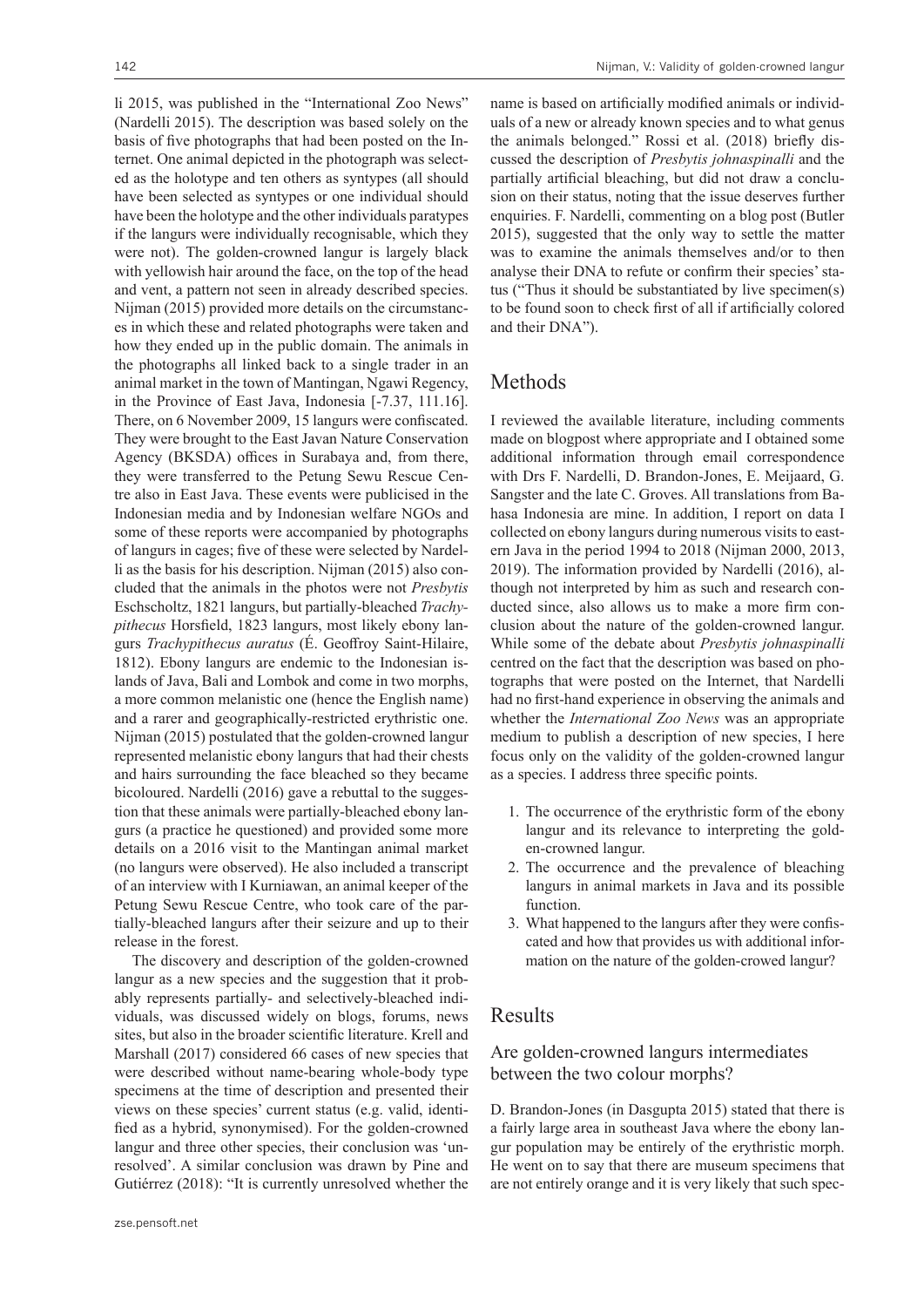imens occur on the boundary of the area where most, if not all, langurs are orange. As such, Brandon-Jones considered golden-crowned langurs merely as intermediates between the melanistic and erythristic morph of the ebony langur. Nardelli (2016) stressed that, in the Manang area, the erythristic morph is present. Assuming that Manang is a typo for Mantingan, the town where the animal market is situated, this may give the impression that the golden-crowned langurs are somehow linked to the presence of the erythristic morph of the ebony langur in the area.

The occurrence of the erythristic morph has been well documented, both through study of museum specimens and field surveys (Brandon-Jones 1995; Nijman 2000). They are found in the 11 easternmost Regencies of East Java (out of 29 Regencies), but not on Bali or Lombok. Contra to Brandon-Jones's statement, there are no populations (or to my knowledge even groups) where all the individuals are of the erythristic morph. Out of  $\sim$ 180 ebony langur groups, I have observed in this region over the last 25 years, about 15% contain one or more erythristic individuals. The highest number of erythristic individuals in a population was on Mt. Penanggungan [-7.61, 112.62] in the mid 1990s (~15–20%) and the western flank of Mts. Ijen [-8.06, 114.24] in the early 2000s (~20%). Van Bemmel-Lenneman and van Bemmel (1940) reported that, in the 1930s in the higher parts of Mt. Semeru [-8.11, 112.92], the erythristic morph was more common than the melanistic one (I have not visited this area). In the absence of populations or regions where all ebony langurs are of the erythristic morph, the suggestion of golden-crowned langurs are intermediates between the melanistic and erythristic morph is moot (as then we would expect to see intermediates within groups as well, which we do not). Nardelli (2016) is incorrect to state that the erythristic form occurs in Mantingan (or nearby Mt. Lawu [-7.63, 111.19]). The closest area from Mantingan where the erythristic form is found is on Mt. Kelud [-7.94, 112.31] and Mt. Arjuna-Welirang [-7.73, 112.59], both  $\sim$ 130 km to the east (Brandon-Jones 1995; Nijman 2000).

#### Does bleaching of langurs occur regularly and what is its purpose?

Nardelli (2016) asked the question who would possibly bleach more than ten langurs at a time, something he considered a complex, risky, ingenious and time-consuming task, to sell them for a mere US\$20 each at a local animal market? The short answer is a 40 years old trader of wild birds and mammals in the Mantingan animal market by the name of M. Sabar and/or his co-workers, as reported in the Indonesian media (Pudji 2009). I. Kurniawan (in Nardelli 2016) recounted several instances in 2003 and 2009 when the Petung Sewu Rescue Centre received a total of 41 partially-bleached ebony langurs that were confiscated in Mantingan (I observed several of these langurs in the Petung Sewu Rescue Centre in September 2003). In addition, the Indonesian NGO Pro-

Fauna photographed one partially-bleached ebony langur in Mantingan between May and July 2009 (ProFauna 2009), suggesting the practice of bleaching is, or was, not uncommon. With reference to this, they state that "Especially for Javan  $[=$  ebony] langur, when the primate is still a baby, its fur is attractively orange, but when it grows older, its fur gets darker and turns to black. To deceive the customers, some animal traders dye a juvenile or adult langurs' fur orange. The traders also add that those dyed langurs are endangered and originally from Kalimantan [= Indonesian Borneo] hoping that they get more money" (ProFauna (2009: page 25).

To answer the second part of Nardelli's question, one has to consider not the absolute price of the langur, but the added value that selective bleaching brings, both in terms of raising the asking price and in terms of attracting customers and increasing the ease of selling. To put US\$20 (in 2009) in context, we can compare it to the minimum monthly wage. This is set annually by the Indonesian government for each Regency. For the Regency in which Mantingan is situated for the year 2009, the minimum monthly wage was US\$69; with 15 langurs present at the time the seizures took place, even if bleaching raises the price by a mere US\$5, the additional income exceeds the monthly minimum wage at virtually zero additional monetary costs.

#### What happened to the golden-crowned langurs that were confiscated?

I. Kurniawan (in Nardelli 2016) described in detail what happened to the individual langurs that formed the basis of the description of the golden-crowned langurs. For 2009, he recalled there was a seizure of 13 langurs that were coloured or bleached at the Mantingan animal market. According to Kurniawan, it took less than three months for the bleached area to grow out and to be replaced by its original black colour; younger individuals changed back to normal faster than adult ones. Two of these langurs, a male and a female now named Bobby and Rus, had their parts of their cytochrome b gene sequenced by two different research teams, who compared their haplotypes to those reported by Roos et al. (2008). Roos et al. (2008) sequenced 573 base pairs (bp) from 50 ebony langurs and found 19 haplotypes, labelling them aaA (*T. auratus auratus* A), aaB etc. For Bobby, 503 bp were sequenced confirming him to be an ebony langur with haplotype aaC (Rahmawati 2013; Rahmawati et al. 2015). For Rus, at least 468 bp were successfully sequenced and it showed a one base-pair difference to haplotypes aaB, aaG and aaJ (Mushlih et al. 2011), confirming her also to be an ebony langur.

Only eight of the original 13 langurs survived and these were released in 2013 and 2014 on Mt. Biru [-7.76, 112.49], close to the Rescue Centre, in at least two different groups. Bobby and Rus were released as part of a group of four (the other two females being a melanistic and an erythristic ebony langur imported from the UK)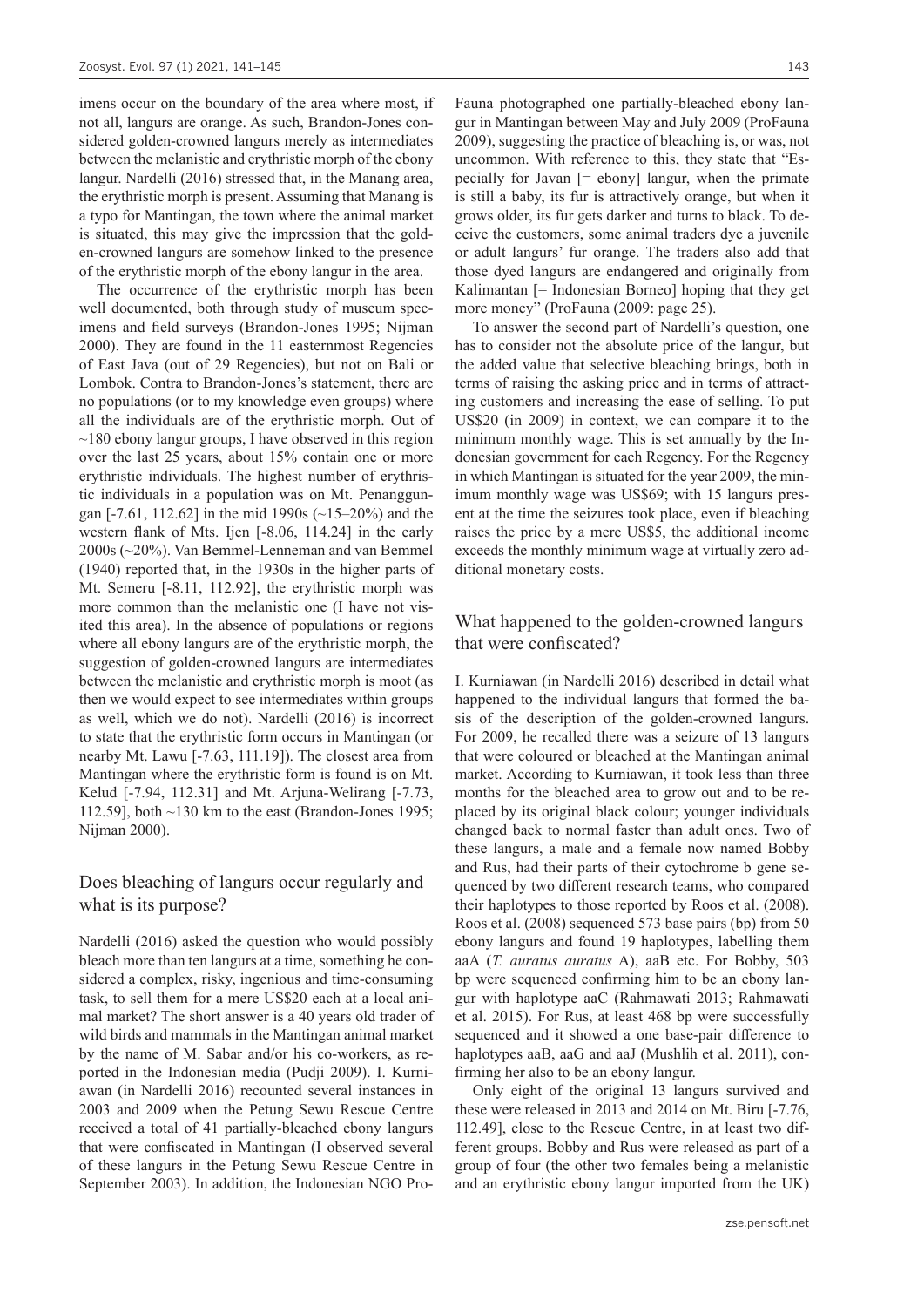and this group was subsequently monitored in November and December 2014 by Qomariah (2015) (Fig. 1). Qomariah (2015) reconfirms that both Bobby and Rus were confiscated in Ngawi in November 2009 and photographs of both langurs included in her dissertation show that they are unequivocally ebony langurs of the melanistic morph. In terms of activity budgets  $(44.2 \pm 7.8\%$  feeding,  $43.6 \pm 7.9\%$  resting,  $9.8 \pm 3.7\%$  moving,  $2.5 \pm 2.5\%$  social), Bobby's calling (described as "ek ok, ek ok") and diet (leaves: 30 species, fruit: five species), the group very much behaves in line with what has been observed in other ebony langurs (summarised in Nijman, in press). It is also worth noting that the diet and the call as reported by Qomariah (2015) is distinctly different from *Presbytis* langurs (these are more frugivorous and male calls are best described as exhalation notes consisting of tchiks, in some species preceded by purr notes).

2010). However, the widespread knowledge that a related parrot species, the spectacled parrotlet *F. conspicillatu* (Lafresnaye, 1848), when in trade, is frequently dyed to increase their price and novelty value quickly led to the acceptance that the yellow-necked parrotlet was, in fact, not a new species (Notton 2011; Krell et al. 2017). Perhaps the unfamiliarity with the widespread bleaching and dying of mammals in animal markets in Asia led to a hesitance in accepting the possibility that the golden-crowned langur was also a concocted species. Fortunately, in this case, primates are often treated differently from other mammals, birds or reptiles and the individuals depicted in the photographs ended up in a rescue centre. There, they were taken care of by dedicated keepers who kept track of their histories, they were given names allowing them to be traced, their genetics were studied and their behaviour and well-being were monitored after



**Figure 1.** Ebony langurs *Trachypithecus auratus* (É. Geoffroy Saint-Hilaire, 1812). From left, clockwise: partially-bleached individual in the office of the East Javan Nature Conservation Agency in Surabaya (November 2009); partially-bleached individual in the Matingan animal market (May-July 2009); a previously partially-bleached male Bobby after his release back into the wild (November 2014); a previously partially-bleached female Rus after her release back into the wild (November 2014); Bobby grooming Rus (December 2014).

#### Discussion

In discussing the description and the validity of golden-crowned langur, attention was invariably drawn to the fact that it was based on photographs taken at an animal market by people other than the author of the species and that they were subsequently posted on the Internet, as well as whether or not the langurs in the photographs were indeed bleached or dyed (Butler 2015; Krell et al 2017; Pine and Gutiérrez 2018; Rossi et al. 2018). More than once, parallels were drawn to the case of the yellow-necked parrotlet *Forpus flavicollis* Bertagnolio & Racheli 2010; this species was also described on the basis of a photograph of animals in trade (when the birds were in a rescue centre in Colombia, Bertagnolio and Racheli

their release. Combining all this information does allow us to, retrospectively, make an assessment of the validity of the description of the golden-crowned langur as a distinct species.

## Conclusion

On the basis of the above, I conclude that the langurs that formed the basis of the description of the golden-crowned langur were indeed ebony langurs that were partially bleached. This is no longer supported only by photographs, but also observations of the behaviour and analysis of parts of the mtDNA of two of the animals depicted in the photographs. There is no evidence to support the